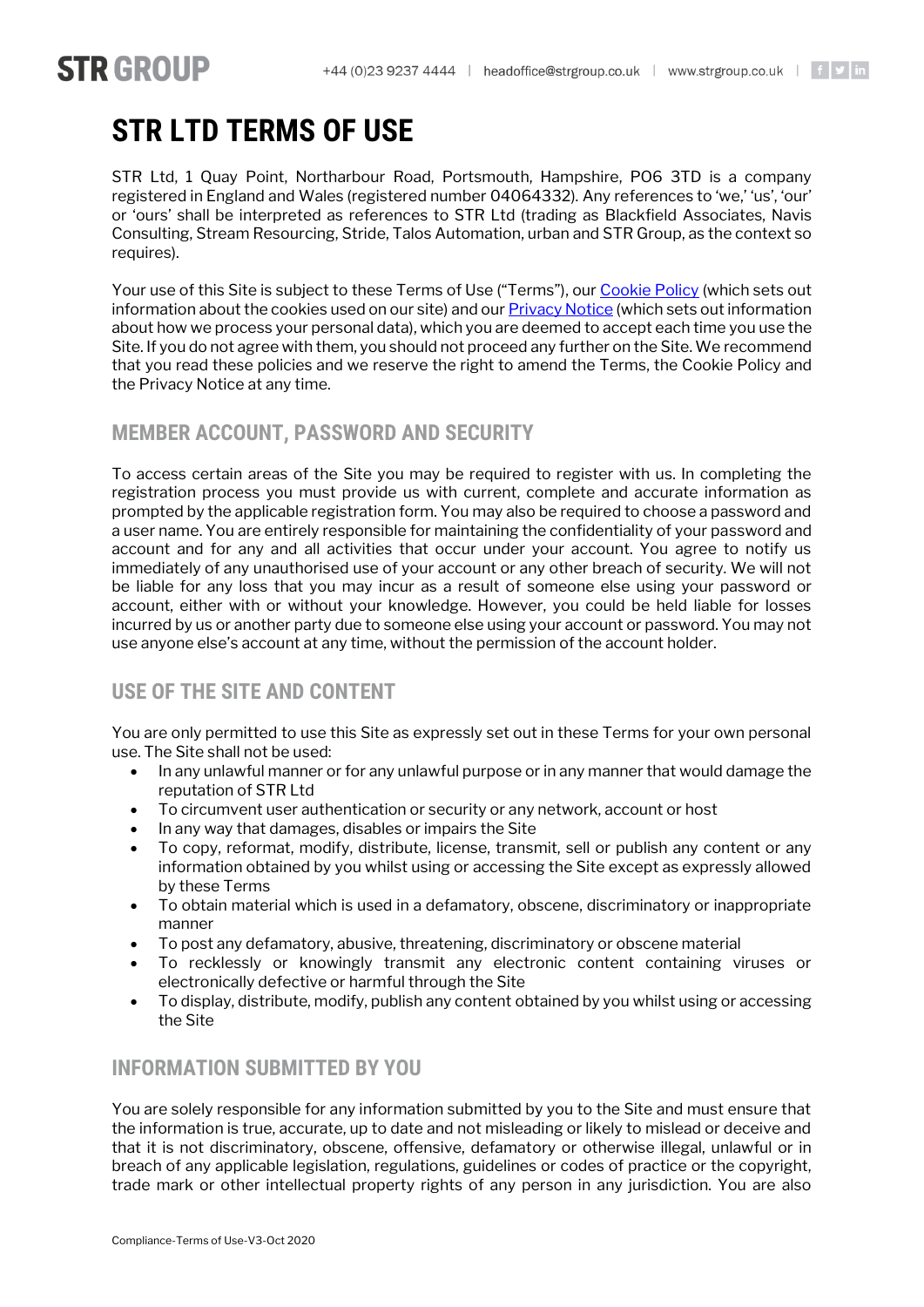**STR GROUP** 

responsible for ensuring that all information, data and files are free of viruses or other routines or engines that may damage or interfere with any systems or data prior to being submitted to the Site. We reserve the right to remove any information supplied by you from the Site at our sole discretion at any time and for any reason without being required to give any explanation.

Any content you upload to our site will be considered non-confidential and non-proprietary. You retain all of your ownership rights in your content, but you are required to grant us a limited licence to use, store and copy that content and to distribute and make it available to third parties.

We also have the right to disclose your identity to any third party who is claiming that any content posted or uploaded by you to our site constitutes a violation of their intellectual property rights, or of their right to privacy.

You are solely responsible for securing and backing up your content.

You must not misuse our site by knowingly introducing viruses, trojans, worms, logic bombs or other material that is malicious or technologically harmful. You must not attempt to gain unauthorised access to our site, the server on which our site is stored or any server, computer or database connected to our site. You must not attack our site via a denial-of-service attack or a distributed denial-of service attack. By breaching this provision, you would commit a criminal offence under the Computer Misuse Act 1990. We will report any such breach to the relevant law enforcement authorities and we will co-operate with those authorities by disclosing your identity to them. In the event of such a breach, your right to use our site will cease immediately.

We will process any personal data which you provide in accordance with UK data protection legislation. We explain more about your personal data in our Privacy Notice.

# **ACCURACY OF INFORMATION**

Whilst we make every effort to ensure that the information on the Site is accurate and complete, some of the information is supplied to us by third parties and we are not able to check the accuracy or completeness of that information. We do not accept liability arising from any inaccuracy or omission in any of the information on the Site or any liability in respect of information on the Site supplied by you, any site user or any other person. Every effort is made to keep the Site running smoothly and fault-free however we take no responsibility for and will not be liable for the Site being temporarily unavailable for reasons of maintenance/improvement or due to technical issues beyond our control. We may amend, suspend or discontinue any aspect of the Site at any time.

# **INTELLECTUAL PROPERTY RIGHTS**

The intellectual property rights on this Site are protected by international copyright, software and trademark laws and you agree to use this Site for your own private or domestic purposes. Unless specifically prohibited by a notice published on any page, you may make a print copy of such parts of the Site as you may reasonably require for your own personal use provided that any copy has attached to it any relevant proprietary notices and/or disclaimer. Our status (and that of any identified contributors) as the authors of material on our Site must always be acknowledged. If you print off, copy or download any part of our Site in breach of these Terms, your right to use the Site will cease immediately and you must, at our option, return or destroy any copies of the materials you have made. Copying for any commercial or business use is not permitted.

The logos and/or designs used on this Site are registered trademarks belonging to us and you do not have the right to use such trademarks without our express permission.

The Site may contain information and links provided by third parties other than STR Ltd. We do not accept any responsibility for or liability in respect of the content of those sites, the owners of which do not necessarily have any connection, commercial or otherwise, with us. Using the links to gain access to such sites is done entirely at your own risk.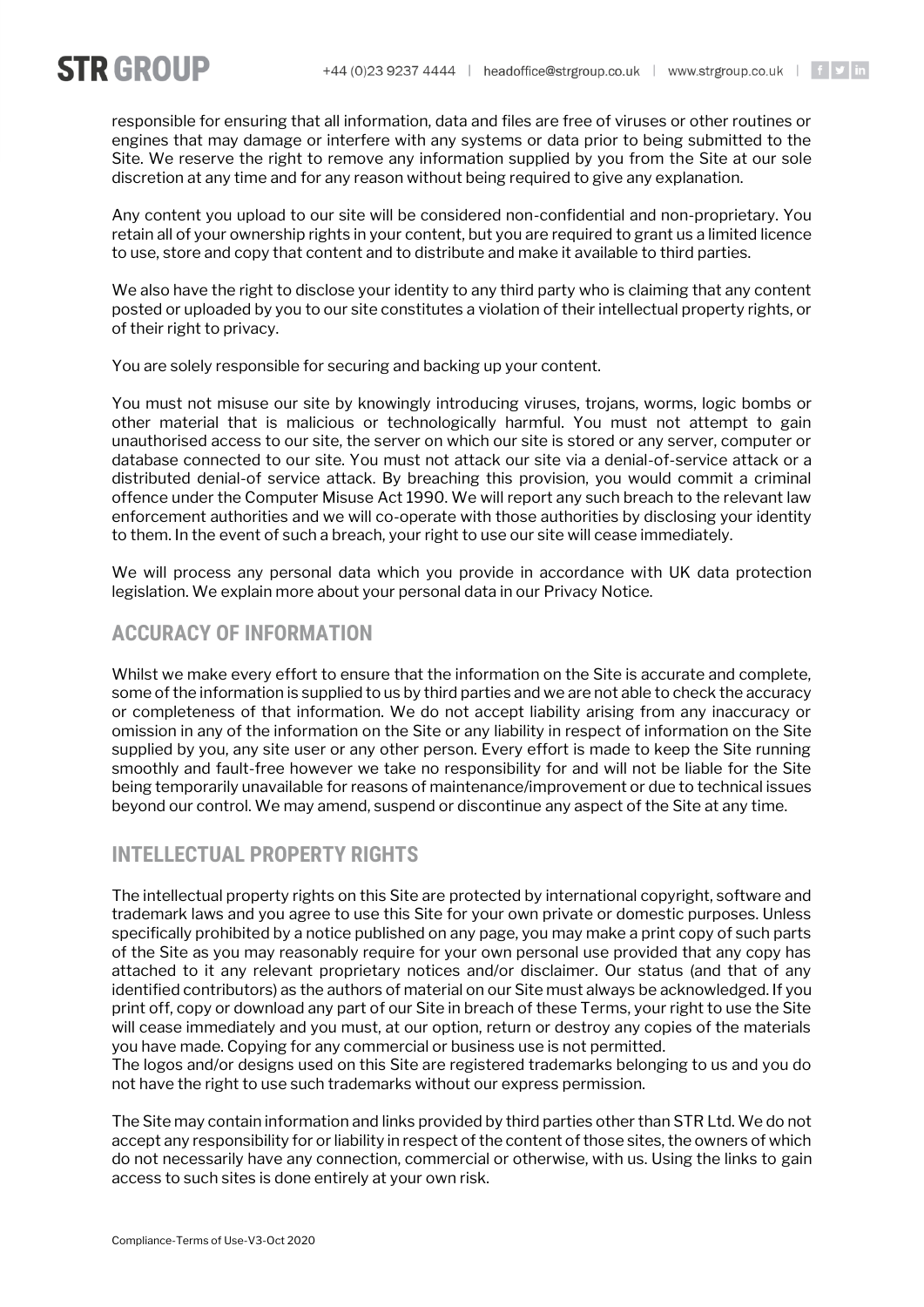# **STR GROUP**

# **LIMITATION OF LIABILITY AND INDEMNIFICATION**

### **Whether you are a consumer or a business user**:

We do not exclude or limit in any way our liability to you where it would be unlawful to do so. This includes liability for death or personal injury caused by our negligence or the negligence of our employees, agents or subcontractors and for fraud or fraudulent misrepresentation.

Different limitations and exclusions of liability will apply to liability arising as a result of the supply of any services to you, which will be set out in our Terms and Conditions when we enter into a contract with you.

#### **If you are a business user**:

We exclude all implied conditions, warranties, representations or other terms that may apply to our site or any content on it.

We will not be liable to you for any loss or damage, whether in contract, tort (including negligence), breach of statutory duty, or otherwise, even if foreseeable, arising under or in connection with:

- use of, or inability to use, our site; or
- use of or reliance on any content displayed on our site.

In particular, we will not be liable for:

- loss of profits, sales, business, or revenue;
- business interruption;
- loss of anticipated savings;
- loss of business opportunity, goodwill or reputation; or
- any indirect or consequential loss or damage.

#### **If you are a consumer user**:

Please note that we only provide our site for domestic and private use. You agree not to use our site for any commercial or business purposes, and we have no liability to you for any loss of profit, loss of business, business interruption, or loss of business opportunity.

Subject to the above, no liability is accepted by STR Ltd. for any loss or damage which may arise out of any person relying on or using any such information on this site. We shall not be liable for loss of revenue (including but not limited to loss of or corruption to data; loss of opportunity; loss of the use of money, loss of anticipated savings; loss of goodwill; loss of business; loss of damage or reputation; loss of management or administration time, legal and other professional fees and expenses; or loss of or damage to employment prospects). We shall not be liable of indirect or consequential loss of damages however caused (including without limitation by reason of misrepresentation, negligence, other tort, breach of contract or breach of statutory duty) which arise directly or indirectly from the subject matter of this Site. However, nothing in the above shall limit or exclude our liability for fraud or for death or personal injury caused by negligence, or to the extent otherwise not permitted by law.

You agree to indemnify and hold STR Ltd. harmless from and against any claim brought by a third party resulting from your use or access of this Site or the provision of content in respect of all losses, costs, actions, proceedings, claims, damages, expenses or liabilities (including indirect or consequential losses, loss of profit, loss of reputation) whatsoever suffered or incurred directly or indirectly as a consequence of such use or your breach of these Terms.

## **TERMINATION**

We may terminate, suspend or revoke your registration and/or deny you access to the Site or any part of it (including services, goods or information available on or through the Site) at any time in our absolute discretion and without any explanation or notification.